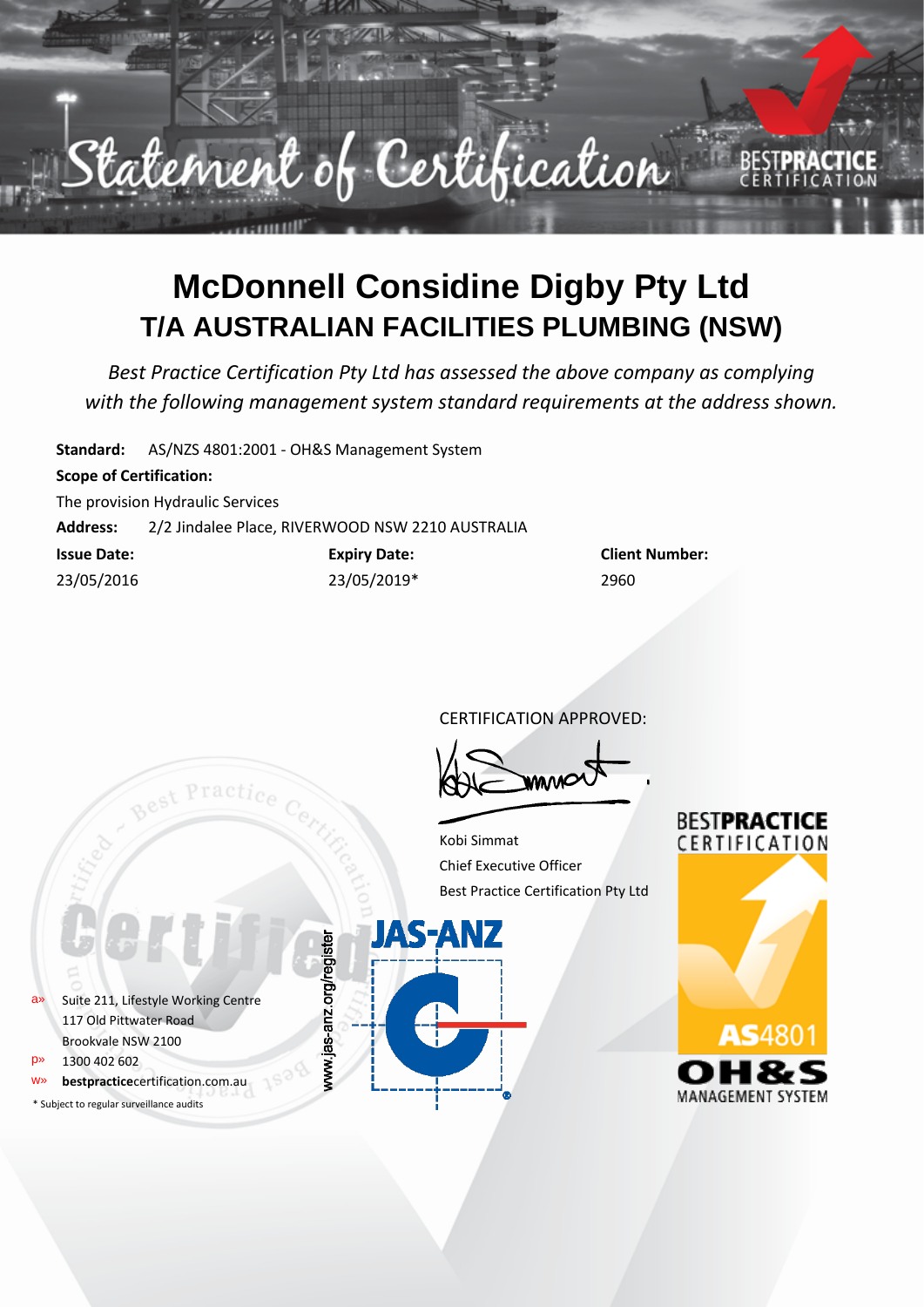

# **McDonnell Considine Digby Pty Ltd T/A AUSTRALIAN FACILITIES PLUMBING (NSW)**

*Best Practice Certification Pty Ltd has assessed the above company as complying with the following management system standard requirements at the address shown.*

**Standard:** AS/NZS ISO 14001:2015 - Environmental Management System

### **Scope of Certification:**

The provision Hydraulic Services

**Address:** 2/2 Jindalee Place, RIVERWOOD NSW 2210 AUSTRALIA

| <b>Issue Date:</b> | <b>Expiry Date:</b> | Clien |
|--------------------|---------------------|-------|
| 23/05/2016         | 23/05/2019*         | 2960  |

**Issue Date: Expiry Date: Client Number:**

CERTIFICATION APPROVED:

Kobi Simmat Chief Executive Officer Best Practice Certification Pty Ltd

a» Suite 211, Lifestyle Working Centre 117 Old Pittwater Road Brookvale NSW 2100

- p» 1300 402 602
- **bestpractice**certification.com.au
- \* Subject to regular surveillance audits